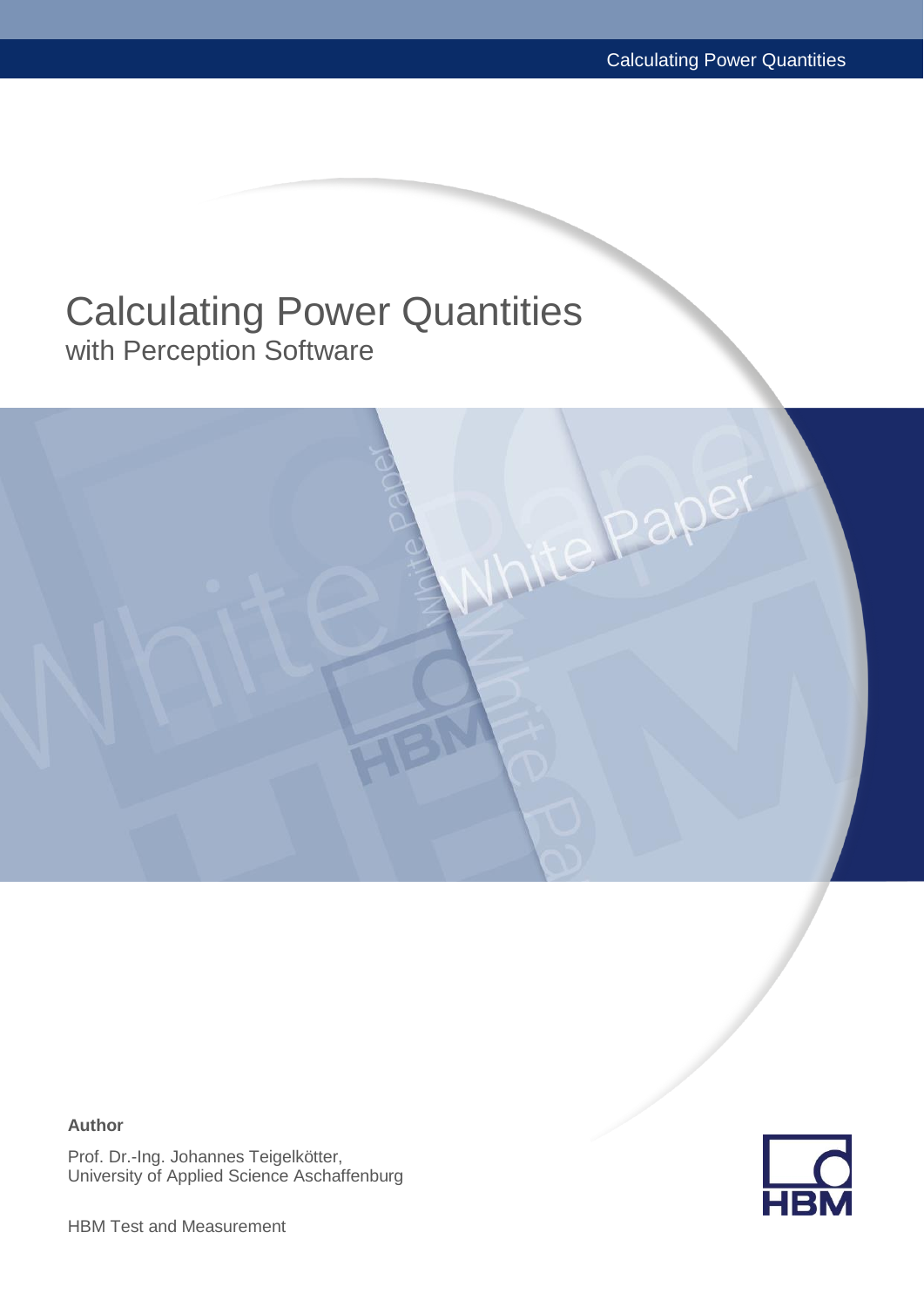# Calculating Power Quantities with Perception **Software**

Accurate and highly dynamic power measurements are required for assessing and testing electrical drives in industrial applications, and for hybrid and electric vehicles. This article considers the most important power values, along with some examples. The emphasis is on the use of mathematical formulas in Perception analysis software for power measurements with the GEN2i data acquisition system from HBM.

#### 1. Introduction

Electrical machines convert electrical energy and mechanical energy. The direction of energy flow is identified by the designation of the mode in which the machine is operating. In motor mode, electrical energy is converted into mechanical energy. In generator mode, the electrical machine is driven and converts mechanical energy into electrical energy. Energy converters are identified by the energy converted per unit of time, rather than simply by the energy that is converted. This value is called instantaneous power, or p(t).



*Fig. 1.1: Circuit diagram of a two-wire network with count arrows for voltage and current*

Fig 1.1 shows a two-wire network with an energy source and the corresponding consumer. The applied voltage u(t) and consumer current i(t) can be measured at the measurement points. The instantaneous power is derived from the product of these variables:

$$
p(t) = u(t) \cdot i(t)
$$

 $(1.02)$ 

The system of consumer count arrows used in Fig. 1.1 shows how the consumer absorbs power when the instantaneous power is positive  $(p(t) > 0)$ . If the instantaneous power is negative  $(p(t) < 0)$ , the consumer feeds power into the source.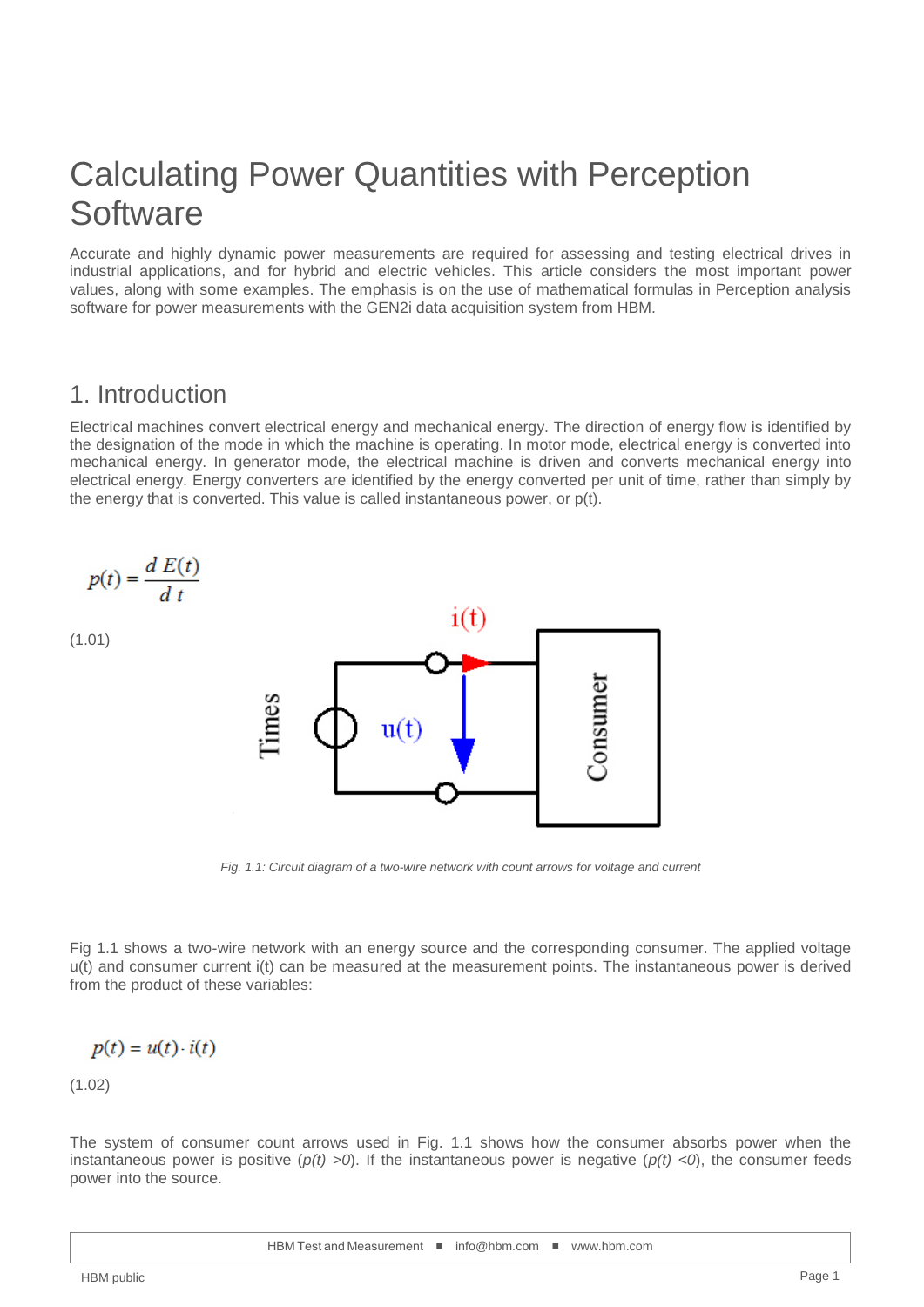The mean value of the instantaneous power  $p(t)$  over the duration of the cycle T is referred to in electrical engineering as the effective power P.

$$
P = \frac{1}{T} \int_{t}^{t+T} p(t) \cdot dt
$$

 $(1.03)$ 

The process for determining active, reactive and apparent power from measured current and voltage curves with Perception is described below.

The implementation of formula (1.03) in Perception software is shown by the example of the extract from the Perception formula database (1.04).

|  | 38 p ac   | Formula.Strom * Formula.Spannung            |  |
|--|-----------|---------------------------------------------|--|
|  | 39 P_wirk | @CycleMean (Formula.p_ac; 1; Formula.Strom) |  |

(1.04)

## 2. AC Voltage System with Sinusoidal Values



Fig. 2.1: Power values in an AC voltage system, calculated with Perception. The current that flows in a circuit with linear components and a *sinusoidal source voltage in steady state as shown in Fig. 1.1 is also sinusoidal.*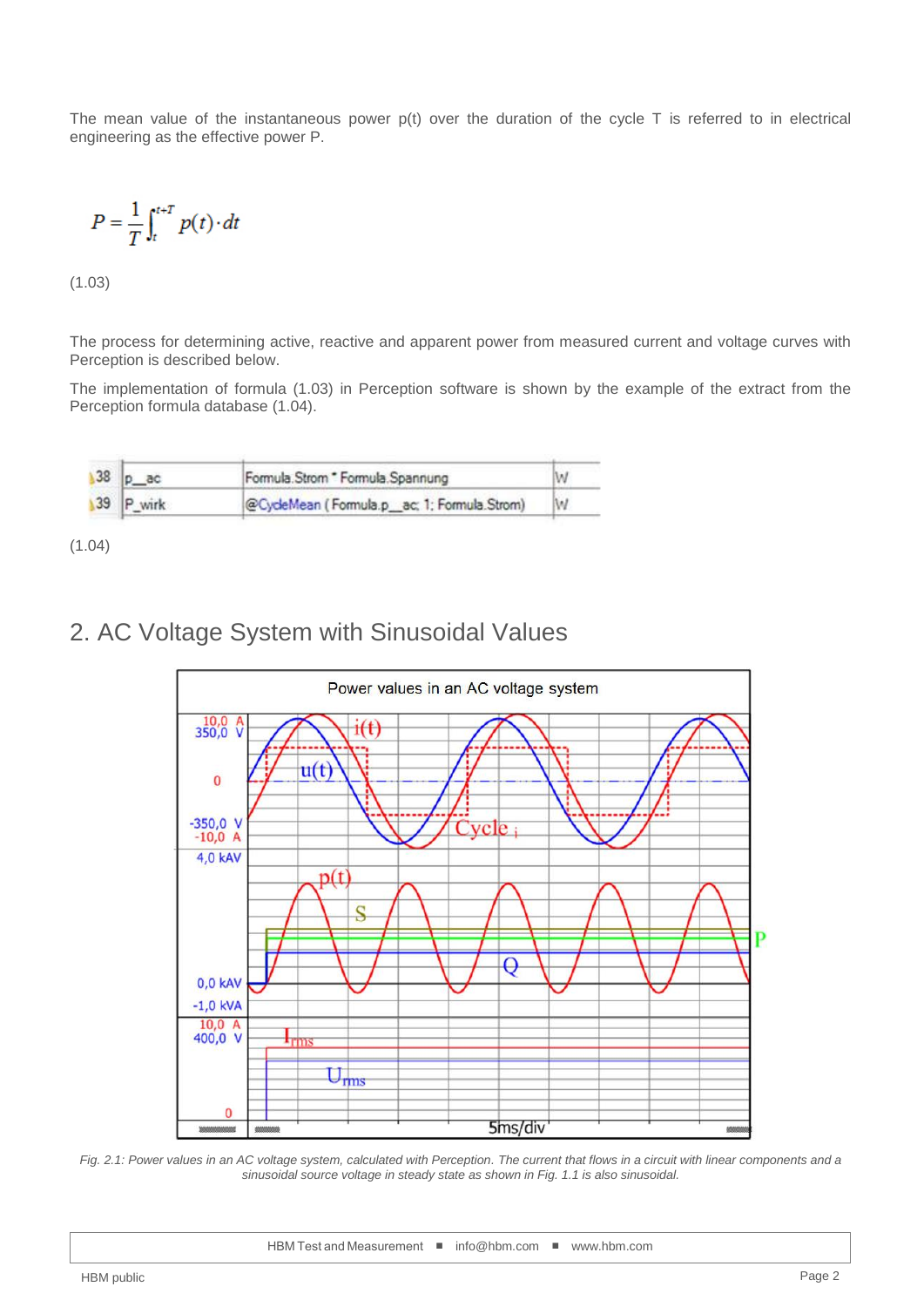$$
u(t) = \hat{u} \cdot \cos(\omega t + \varphi_u)
$$

$$
i(t) = \hat{i} \cdot \cos(\omega t + \varphi_i)
$$

(2.01)

The phase shift between current and voltage is derived from the impedance of the consumer. When these conditions are met, instantaneous power is calculated by the following formula:

$$
p(t) = \frac{\hat{u} \cdot \hat{i}}{2} \left( \cos(\varphi_u - \varphi_i) + \cos(2\alpha t + \varphi_u - \varphi_i) \right)
$$

(2.02)

Fig. 2.1 shows a graph of instantaneous power p(t). This time curve and further power quantities can be calculated with Perception. The results can be verified with the Workbench: AC\_power\_1.pVWB.

The instantaneous power p(t) oscillates at twice the angular frequency 2ω about its mean value. The mean value is equal to the effective power absorbed by the consumer:

$$
P = \frac{1}{T} \int_{T} p(t) dt = \frac{\hat{u} \cdot \hat{i}}{2} \cos \varphi = U_{rms} I_{rms} \cos \varphi \quad \text{where} \quad \varphi = \varphi_{u} - \varphi_{\hat{i}}
$$

(2.03)

The effective power can be calculated in Perception using the mean value of the instantaneous power p(t). The mean value is calculated cyclically based on the duration of the cycle T. The @CycleMean( ) command is used to do this. It is important to detect the correct duration of the cycle. The current curve can be analyzed with the @CycleDetect( ) command for this purpose. This command generates a time function Cycle that returns a 1 in the positive half oscillation and a -1 in the negative half oscillation. This is an easy way to check whether the duration of the cycle has been correctly detected.

In electrical energy, technology the apparent power S serves as a rough guide for designing transmission equipment (cables and transformers, etc.) and for power converters (electrical machines). The effective values of the voltage Urms and current Irms are needed to calculate the apparent power. The following calculations apply to sinusoidal and sinusoidal values:

$$
U_{\text{rms}} = \sqrt{\frac{1}{T} \int_{T} u(t)^2 dt} = \frac{\hat{u}}{\sqrt{2}} \text{ or } I_{\text{rms}} = \sqrt{\frac{1}{T} \int_{T} i(t)^2 dt} = \frac{\hat{i}}{\sqrt{2}}
$$

(2.04)

The apparent power can be calculated from the product of the effective values.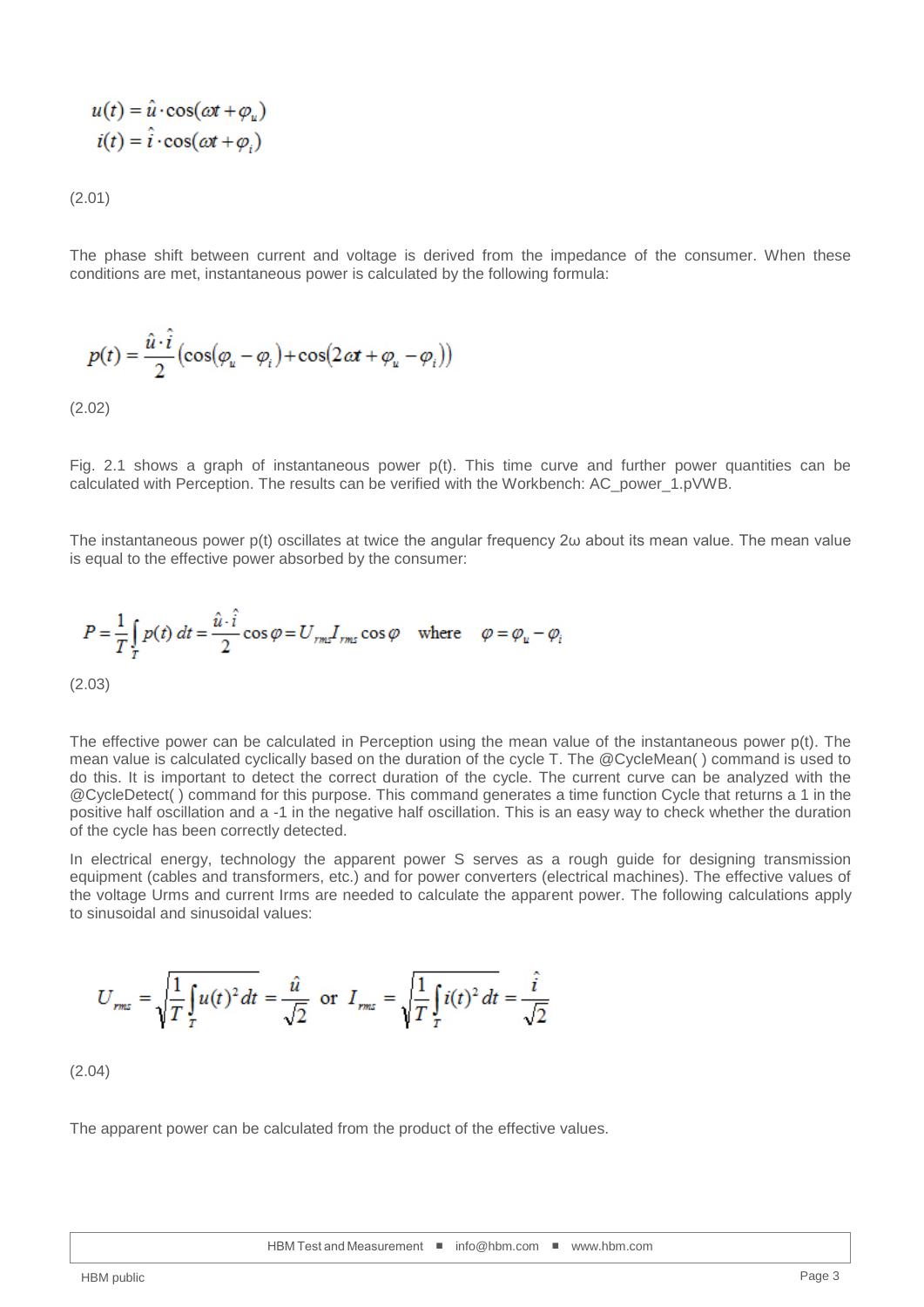$$
S = U_{rms} \cdot I_{rms} = \frac{\hat{u} \cdot \hat{i}}{2}
$$

(2.05)

The reactive power Q can be calculated with:

$$
Q = \sqrt{S^2 - P^2} = U_{rms} \cdot I_{rms} \cdot \sin \varphi
$$

(2.06)

The ratio of the effective power to the apparent power is called the power factor.

$$
\lambda = \frac{P}{S} = \cos \varphi
$$

(2.07)

The power factor serves as an evaluation of the conversion of energy. Values of the power factor falls within the interval [0,1]. For sinusoidal values, the power factor is λ equal to the shift factor cosφ. If the power factor is  $\lambda = 0$ , no effective power is transferred. The current that is flowing in this state simply loads the lines and other transmission equipment without doing any work. If the power factor λ= 1, only effective power is delivered to the consumer. The load on electrical equipment is as low as possible for the assigned effective power in this state.

#### 3. Power Considerations for Non-sinusoidal Values



*Fig. 3.1: Power cuboid with active power P, fundamental reactive power Q1, fundamental apparent power S1, distortion reactive power D and apparent power S*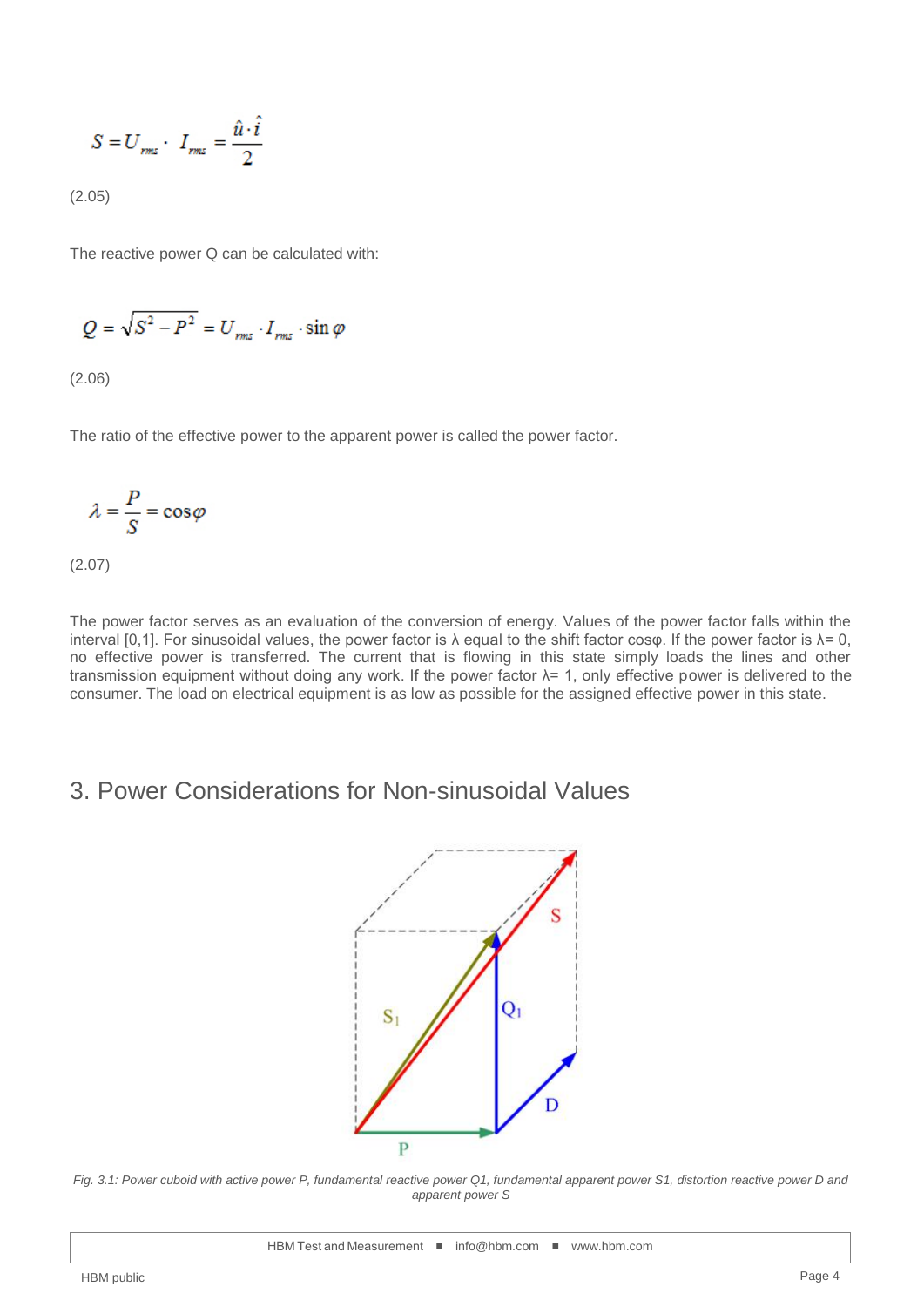

*Fig. 3.2: Power considerations for non-sinusoidal values*

The simple example below illustrates power considerations for non-sinusoidal values.

$$
u(t) = \hat{u} \cdot \cos(\omega t)
$$

J.

(3.01)

The source voltage should continue to be sinusoidal. The graph of the curve should include the fundamental oscillation and harmonic of the voltage.

$$
i(t) = \hat{i}_1 \cdot \cos(\omega t + \varphi_1) + \hat{i}_2 \cdot \cos(2\omega t + \varphi_2) + \hat{i}_3 \cdot \cos(3\omega t + \varphi_3) \dots
$$
\n(3.02)

The overall effective value of the current can be calculated from the amplitudes or the effective values of the individual harmonic oscillations.

$$
I_{rms} = \sqrt{\frac{1}{2}(\hat{i}_1^2 + \hat{i}_2^2 + \hat{i}_3^2 + \ldots)} = \sqrt{(I_1^2 + I_2^2 + I_3^2 + \ldots)}
$$

(3.03)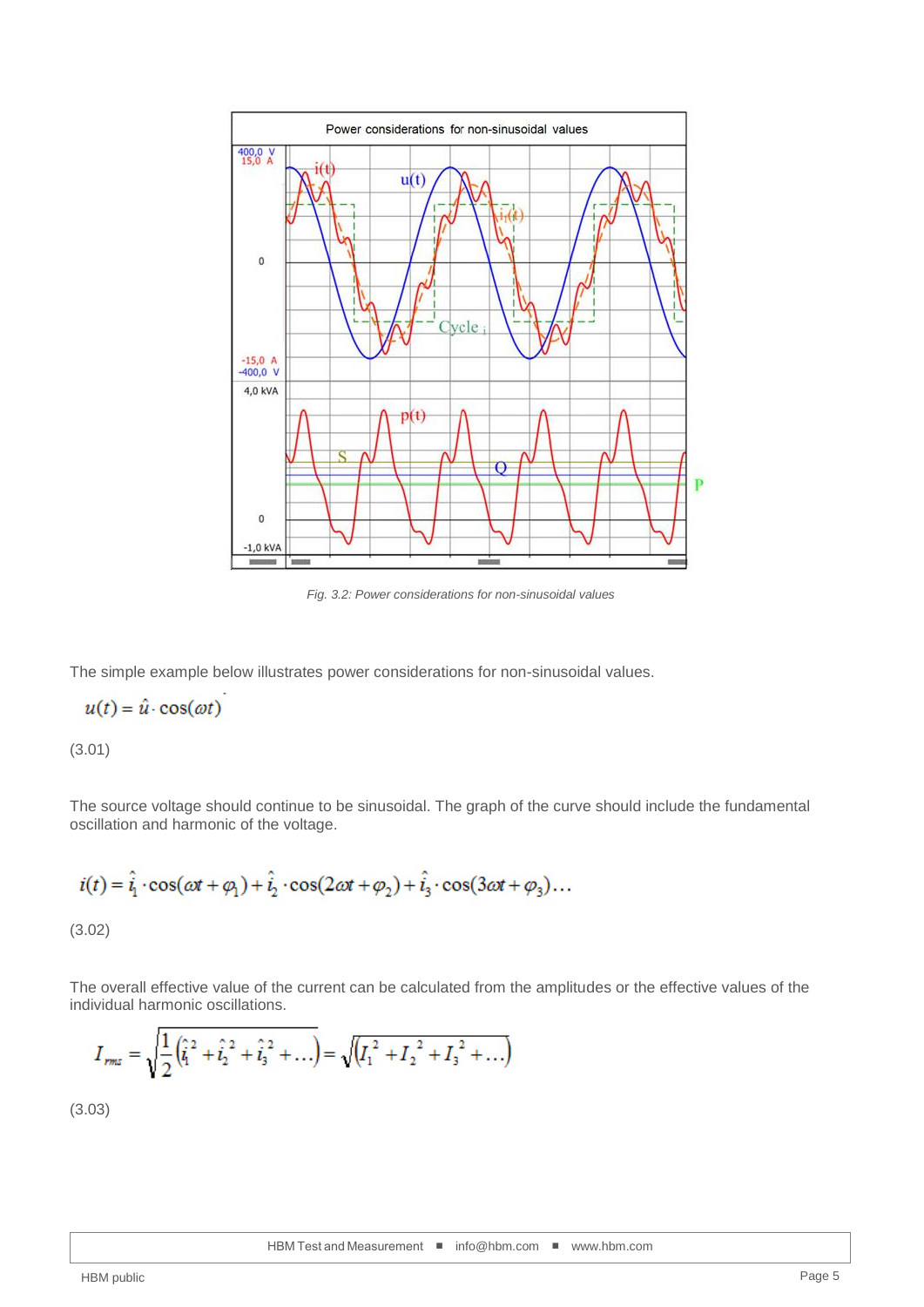The effective value of the previously calculated sinusoidal voltage Urms=û/√2 is used to indicate the apparent power of the consumer.

$$
S = U_{rms} \cdot I_{rms} = \frac{1}{2} \sqrt{\hat{u}^2 \cdot (\hat{i}_1^2 + \hat{i}_2^2 + \hat{i}_3^2 + \dots)} = U_{rms} \cdot \sqrt{(I_1^2 + I_2^2 + I_3^2 + \dots)}
$$
\n(3.04)

An evaluation of formula 2.03 shows that the effective power is produced only by the fundamental harmonic of the current. In this case the harmonic oscillations of the current do not contribute to the effective power.

$$
P = U_{rms} \cdot I_1 \cos \varphi_1 = \frac{1}{2} \cdot \hat{u} \cdot \hat{i}_1 \cdot \cos \varphi_1
$$

(3.05)

For this special case, the power factor obtained is:

$$
\lambda = \frac{P}{S} = \frac{\hat{i}_1}{\sqrt{\hat{i}_1^2 + \hat{i}_2^2 + \hat{i}_3^2 \dots}} \cdot \cos \varphi_1
$$

(3.06)

This shows immediately that the power factor resulting from the additional harmonic oscillations of the current  $\lambda$  is less than the amount of the displacement factor cosφ1 of the fundamental oscillation.

The apparent power S is split up according to the formula (3.07) into the fundamental apparent power S1 and the distortion reactive power D.

$$
S^{2} = S_{1}^{2} + U_{rms}^{2} \sum_{v=2}^{\infty} I_{v}^{2}
$$
  

$$
S^{2} = P^{2} + Q_{1}^{2} + D^{2}
$$

(3.07)

The fundamental apparent power S1 consists in turn of the effective power P and the fundamental oscillation reactive power Q1.

Because these power quantities are orthogonally related to each other, they can be represented in a rectangular solid as shown in Fig. 3.1 to highlight these relationships.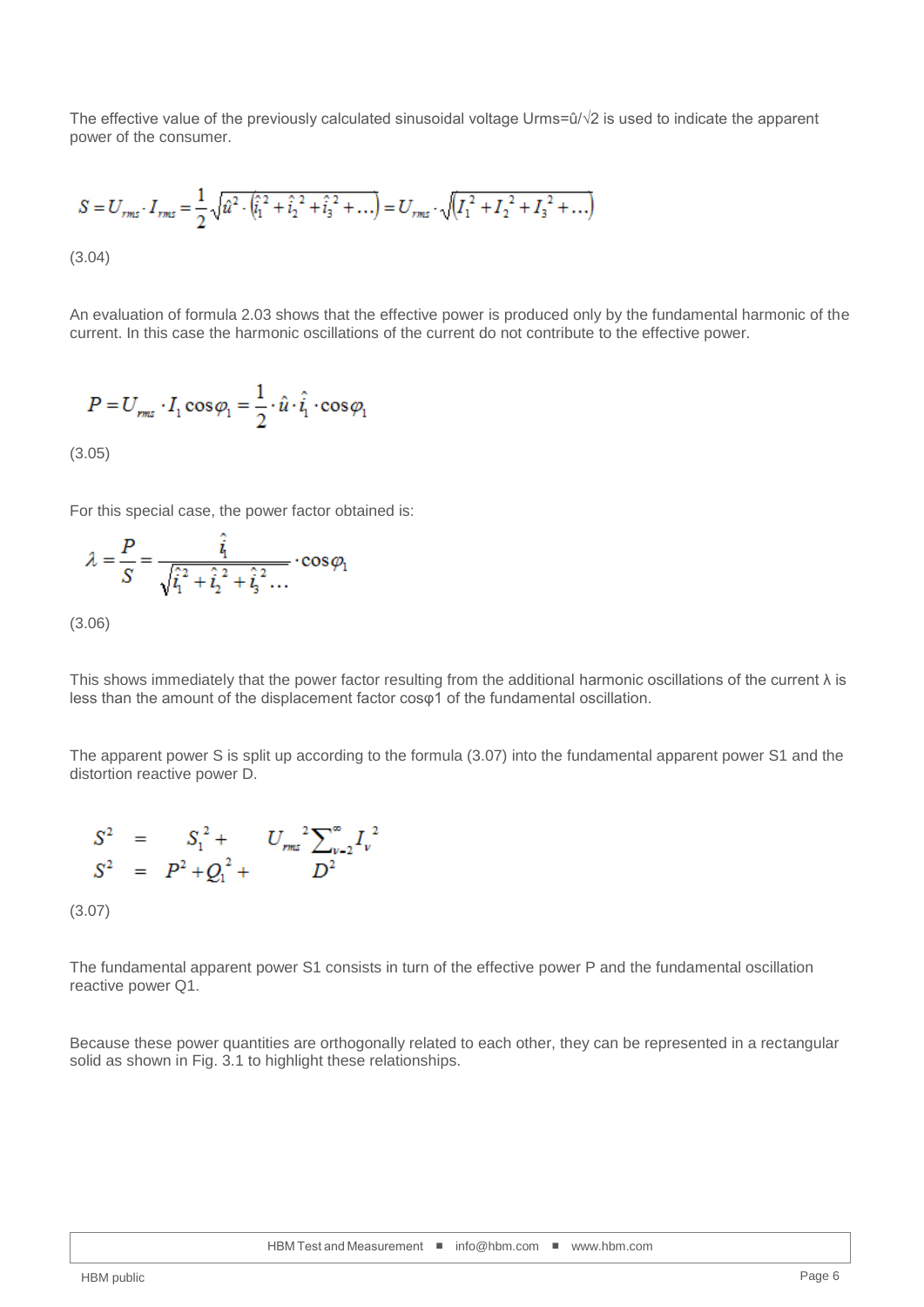These power variables will now be calculated with Perception. The voltage and current curves are assigned as follows:

$$
u(t) = \sqrt{2.230V \cdot \cos(\omega t)}
$$
 where  $\omega = 2\pi.50Hz$   

$$
i(t) = 10A \cdot \cos(\omega t - 50^\circ) + 2A\cos(7 \cdot \omega t - 50^\circ)
$$

(3.08)

The corresponding time curves are shown in Fig. 3.2. In this case the apparent power is calculated as:

$$
S = 230V \cdot \sqrt{\left(\frac{(10A)^2}{2} + \frac{(2A)^2}{2}\right)} = 1,659 \ kVA
$$

(3.09)

Only the fundamental harmonic current contributes to the fundamental harmonic power.

$$
S_1 = 230V \cdot \frac{10A}{\sqrt{2}} = 1,626 \ kVA
$$

(3.10)

The calculated value for the active power is:

$$
P = 230V \cdot \frac{10A}{\sqrt{2}} \cos 50^{\circ} = 1,045 \; kW
$$

(3.11)

The apparent power S and the active power P can now be used to calculate the overall reactive power.

$$
Q = \sqrt{S^2 - P^2} = 1.288 k \text{ var}
$$

(3.12)

The fundamental power is formed only from the fundamental current oscillation:

$$
Q_1 = U_{rms} I_1 \sin \varphi_1 = 230 V \cdot \frac{10 A}{\sqrt{2}} \cdot \sin(50^\circ) = 1,246 k \text{ var}
$$

(3.13)